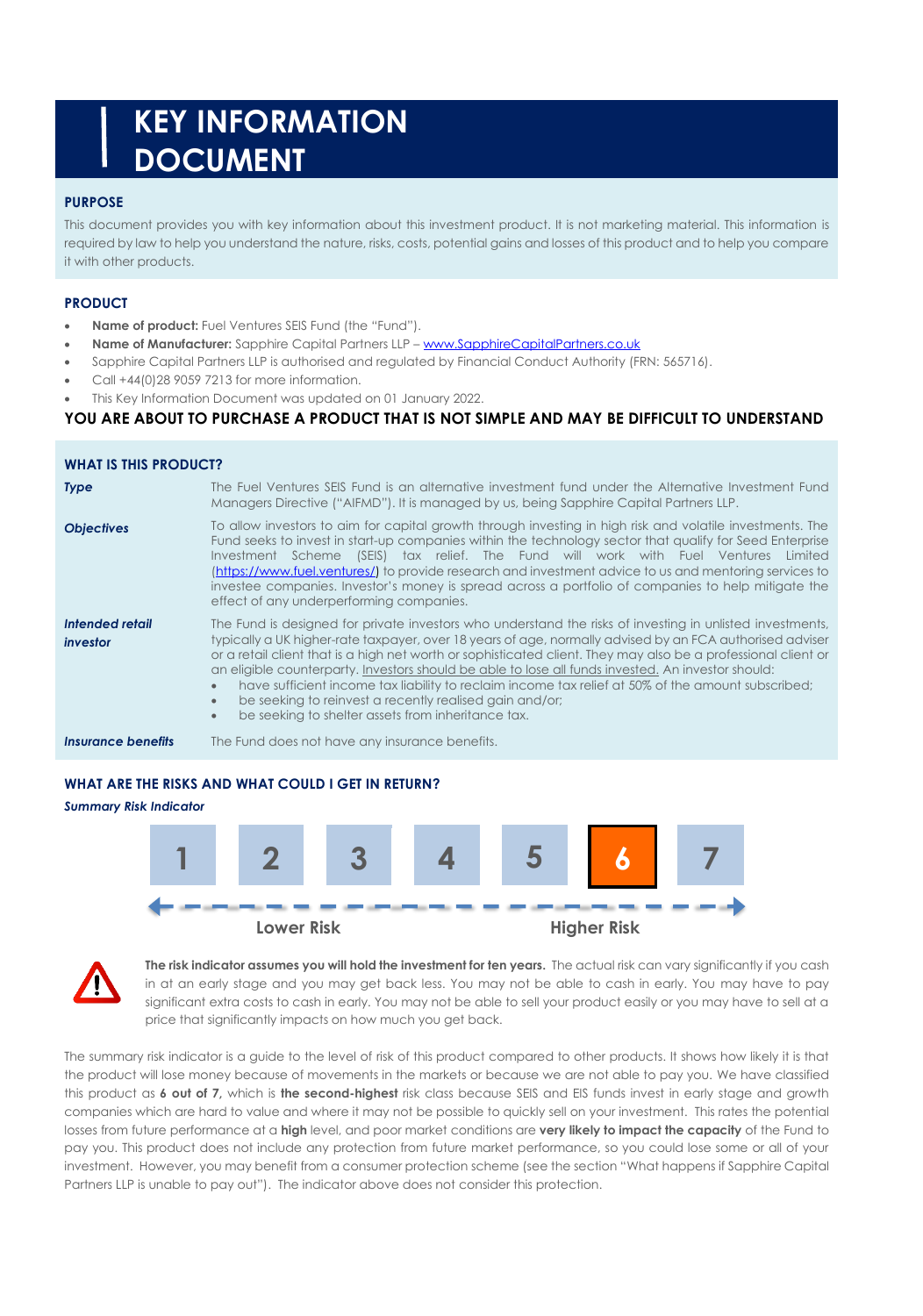#### **Performance Scenarios**

|                                                                                                                                      | 1 year*                                                                                                                      | 5 years                                                             | 10 years**      |             |  |  |
|--------------------------------------------------------------------------------------------------------------------------------------|------------------------------------------------------------------------------------------------------------------------------|---------------------------------------------------------------------|-----------------|-------------|--|--|
| Single investment of £10,000 (however, please note that the                                                                          |                                                                                                                              |                                                                     | (recommended    |             |  |  |
| minimum subscription to this Fund is £20,000):                                                                                       |                                                                                                                              |                                                                     | holding period) |             |  |  |
| Stress scenario                                                                                                                      | What you might get back after costs                                                                                          |                                                                     | £0              | £0          |  |  |
|                                                                                                                                      | Average return each year                                                                                                     |                                                                     | $(20.00\%)$     | $(10.00\%)$ |  |  |
| Unfavourable scenario                                                                                                                | What you might get back after costs                                                                                          |                                                                     | £2,500          | £16,667     |  |  |
|                                                                                                                                      | Average return each year                                                                                                     |                                                                     | $(15.00\%)$     | 16.67%      |  |  |
| Moderate scenario                                                                                                                    | What you might get back after costs                                                                                          |                                                                     | £4,500          | £33,334     |  |  |
|                                                                                                                                      | Average return each year                                                                                                     |                                                                     | $(11.00\%)$     | 33.33%      |  |  |
| Favourable scenario                                                                                                                  | What you might get back after costs                                                                                          |                                                                     | £6,500          | £50,000     |  |  |
|                                                                                                                                      | Average return each year                                                                                                     |                                                                     | $(7.00\%)$      | 50.00%      |  |  |
| *Exiting after one year is unlikely to provide any returns. **It is noted that this is an evergreen fund, with no specific end date. |                                                                                                                              |                                                                     |                 |             |  |  |
|                                                                                                                                      | What you might get back does not include the impact of SEIS tax reliefs which depend on the individual circumstances of      |                                                                     |                 |             |  |  |
| the investor and are subject to change. SEIS investments attract income tax relief of up to 50% and gains from your                  |                                                                                                                              |                                                                     |                 |             |  |  |
|                                                                                                                                      | investment may be capital gains tax free, and loss relief may also be available in scenarios where your shares are sold at a |                                                                     |                 |             |  |  |
| loss. Please note that the average return each year has been calculated using the net performance as a numerator and the             |                                                                                                                              |                                                                     |                 |             |  |  |
| initial investment of £10,000 as a denominator and annualised by dividing the result by the holding period.                          |                                                                                                                              |                                                                     |                 |             |  |  |
| The stress scenario shows what you might get back in extreme                                                                         |                                                                                                                              | This product cannot be easily cashed in. This means it is difficult |                 |             |  |  |
| market circumstances, and it does not take into account the                                                                          |                                                                                                                              | to estimate how much you would get back if you cash in before       |                 |             |  |  |
| situation where we are not able to pay you.                                                                                          | the end of the recommended holding period. You will either be                                                                |                                                                     |                 |             |  |  |
|                                                                                                                                      |                                                                                                                              | unable to cash in early or you will have to pay high costs or       |                 |             |  |  |
|                                                                                                                                      |                                                                                                                              | make a large loss if you do so.                                     |                 |             |  |  |

This table shows the money you could get back over the next ten years, under different scenarios, assuming that you invest £10,000. The scenarios shown illustrate how your investment could perform. All amounts do not include VAT. You can compare them with the scenarios of other products. The scenarios presented are an estimate of future performance based on evidence from the past on how the value of this investment varies, and are not an exact indicator. What you get will vary depending on how the market performs and how long you keep the product. The figures shown include all the costs of the product itself, but may not include all the costs that you pay to your advisor or distributor. The figures do not take into account your personal tax situation, which may also affect how much you get back.

#### **WHAT HAPPENS IF SAPPHIRE CAPITAL PARTNERS LLP IS UNABLE TO PAY OUT?**

The value of the shares and the income derived from them is dependent on the performance of the underlying investments and can fluctuate. Investors could lose all or part of their investment. Your capital is at risk. The Investment Manager participates in the Financial Services Compensation Scheme (FSCS), established under the Financial Services and Markets Act 2000. The scheme provides compensation to eligible investors in the event of a firm being unable to meet its customer liabilities. Payments under the scheme to an eligible investor for protected claims against a firm in respect of protected investment business are limited to a maximum of £85,000. Under the FSCS there may be circumstances in which investors can claim compensation where the Investment Manager is unable or unlikely to honour legally enforceable obligations against it. Availability of the FSCS protections will be dependent on the eligibility of the claimant and the circumstances of the claim. Further information about the circumstances in which the FSCS cover is available can be found on the FSCS website at www.fscs.org.uk.

#### **WHAT ARE THE COSTS?**

#### **Costs Over Time**

The Reduction in Yield (RIY) in the table below shows what impact the total costs you pay will have on the investment return you might get. The total costs take into account one-off, on-going and incidental costs. The amounts shown here are the cumulative costs of the product itself, for three different holding periods in the moderate performance scenario (which includes some performance fees). The figures assume you invest £10,000 (before costs and VAT). The figures are estimates and may change in the future. The person selling you or advising you about this product may charge you other costs. If so, this person will provide you with information about these costs, and show you the impact that all costs will have on your investment over time.

| <b>Investment Scenarios</b>       | If you cash in after 1 |          | If you cash in after 5 If you cash in after $101$ |
|-----------------------------------|------------------------|----------|---------------------------------------------------|
|                                   | vear <sup>*</sup>      | $vears*$ | $vears*$                                          |
| <b>Total costs</b>                | £1.500                 | £1.500   | £12.514                                           |
| Impact on return (RIY) per year** | 15.00%                 | 5.05%    | 3.65% (0.52% excluding                            |
|                                   |                        |          | performance fee)                                  |

\* **This product cannot be easily realised. This means it is difficult to estimate how much you would get back if you attempt to realise your investment early. You will either be unable to realise your investment early or you will have to pay high costs or make a large loss if you do so. You will also lose tax reliefs gained on subscription if you sell within three years. Some of the above costs are paid by the investee companies which should not reduce the tax relief to investors. These costs will reduce the value of the investors holdings as the investee companies will be required to pay out these amounts at the point of investment. \*\* Percentage calculated as the differential between internal rate of returns.**